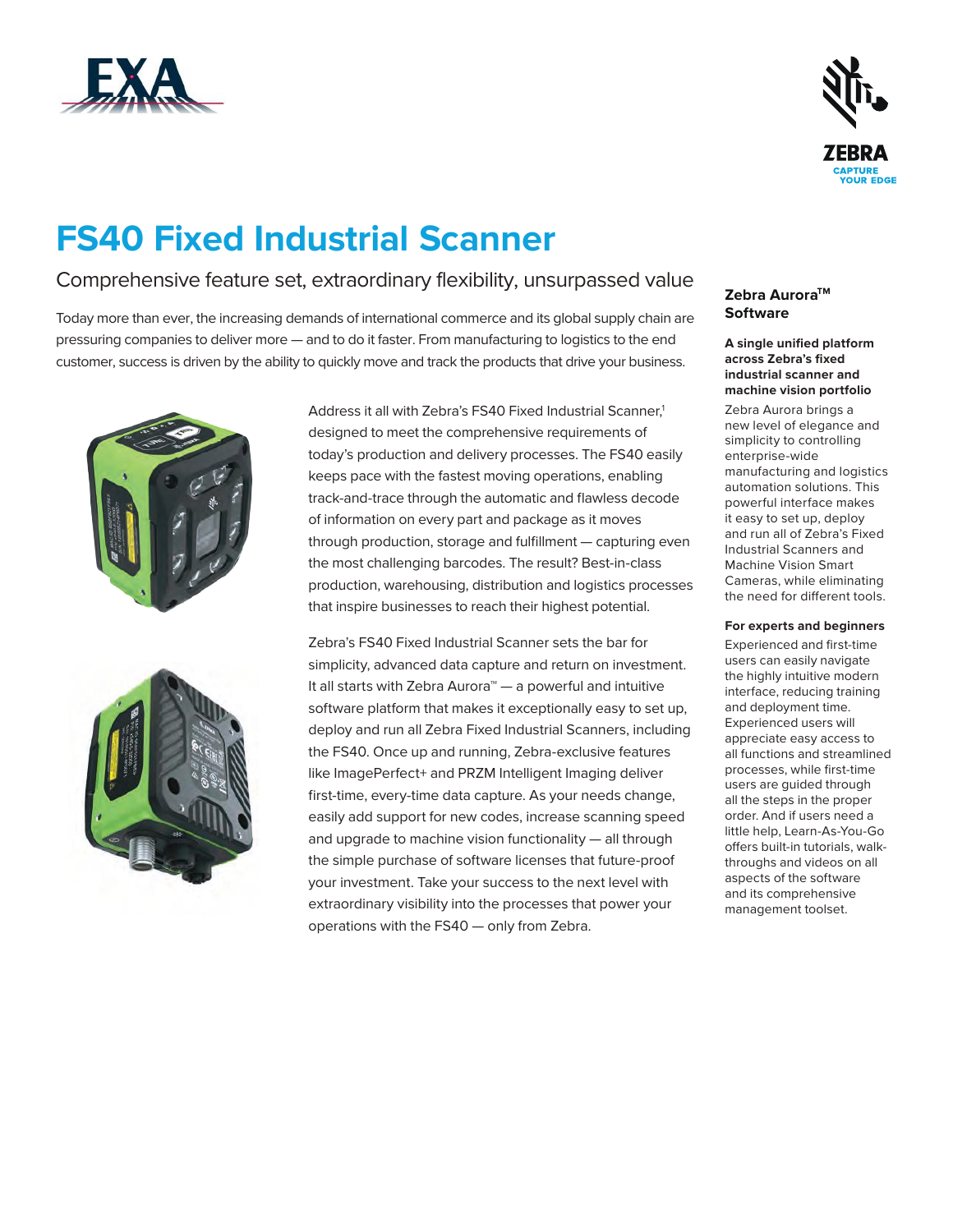#### **Easy to set up**

#### **Automatic setup with Auto-Tune**

Just Auto-Tune and run for consistent, reliable read rates – right out of the box. With the press of one button, Auto-Tune dials in the perfect image for faster and more accurate set up.

#### **IoT ready with Zebra Savanna™**

The IoT-ready FS40 can send images to Zebra's subscription-based cloud service, Zebra Savanna™ — or any other cloud service — allowing you to meet industry regulations or store images for further analysis, all without the need to purchase and manage servers.

#### **Power it all over Ethernet**

Reduce setup complexity and cost with support for Power-over-Ethernet (PoE). This standard feature powers the FS40 and attached accessories right over the network, eliminating the cost of power drops and power supplies. Don't have a PoE infrastructure? No problem. You can also power the FS40 with a standard 24V DC power supply or even a standard USB-C port.

#### **Limitless expansion options with USB-C**

Ready for a new level of flexibility? USB-C allows you to power your camera with a single cable and provides limitless accessory options. Seamlessly integrate with other Zebra devices such as a printer or tablet. You can also backup your system or save images for future analysis by connecting external storage devices to the FS40.

#### **Easy to deploy**

#### **Programmable input/output (I/O) ports**

Get the ultimate in I/O flexibility. Up to nine digital I/O ports can be individually controlled to expand application functionality and improve error-proofing. Support additional peripherals, activate lights, or trigger an action to more fully automate your processes.

#### **Powerful integrated lighting**

Reliable barcode capture starts with the highest quality image — something which frequently requires the purchase and management of expensive, external lighting. With Zebra's FS40, you can do more with less via the powerful integrated illumination system. Choose the lighting that's best suited for the types of codes you scan today — red, white, blue, infrared, or a single model that includes them all. The result? High quality images for highly reliable barcode reading.

#### **Ultra-rugged and ready for industrial spaces**

Rely on dependable operation in the most demanding environments with an ultra-rugged design. The aluminum housing is chemical and oil resistant. IP65 and IP67 sealing ratings make the device dust tight and able to withstand high-power wash downs — or even total immersion in water.

#### **Operator feedback/status indicators**

With 360° LED lights, your operators can instantly see decode status. Workers can see at a glance if a decode was successful or unsuccessful — protecting product quality and traceability. Five built-in camera status LEDs — Power, Online/Run, Focus Warning, Error and Ethernet Status — make it easy to verify whether cameras are fully operational or in need of attention. In addition, a beeper with adjustable volume provides an audible cue of a successful decode, so workers can keep their eyes on the job — instead of the device.

#### **Aiming simplicity**

A unique 8-point sunburst pattern with sharp, laser-generated lines makes it easy to ensure that barcodes are in the field of view for foolproof, reliable aiming — and faster deployment.

#### **Added flexibility with Zebra Aurora HMI dashboard**

Give workers actionable intelligence right where they need it – at their station. Operators can see and interact with the Zebra Aurora Human Machine Interface (HMI) dashboard via any web browser or by directly connecting a monitor to the FS40. The need to install a PC at every workstation is eliminated, reducing hardware requirements and installation costs.

#### **Simple, easy and fast integration with your network infrastructure**

Built-in Ethernet/IP with Add-On Profile, PROFINET and other network protocols enable painless integration with any common PLC or host system. Network architecture is simplified and deployment time and cost are reduced.

#### **Easy to run**

#### **First-time every-time data capture**

Superior optics and Zebra's exclusive PRZM Intelligent Imaging technology work together to deliver the reliable data capture you need to keep your operations running at peak capacity. The optical system enables the simultaneous capture of multiple barcodes, extends read ranges and focal distances,

#### **Key Differentiators**

The FS40 is loaded with class-leading features, including:

#### **ImagePerfect+**

**Achieve the highest read rates with perfect images**

Capture up to 16 different images of a single item, each with its own unique setting for focus, exposure, gain, illumination control and more.

#### **PRZM Intelligent Imaging**

#### **First-time every-time barcode capture**

Capture virtually any barcode in practically any condition from 1D and 2D barcodes on a fast-moving conveyor belt, to DPM codes that are printed on challenging curved and reflective surfaces and more.

#### **Software Licensing**

#### **Add what you need, whenever you need it**

Add support for new barcode symbologies, faster barcode capture and all the machine vision tools you need through simple software licensing.

#### **USB-C**

#### **Limitless expansion options**

Easily connect all the peripherals you need from a printer or tablet to an external drive and more.

#### **PoE+**

#### **Power it all over Ethernet**

Power the FS40 right over your Ethernet cable — no more costly power drops and no more power supplies to purchase and manage.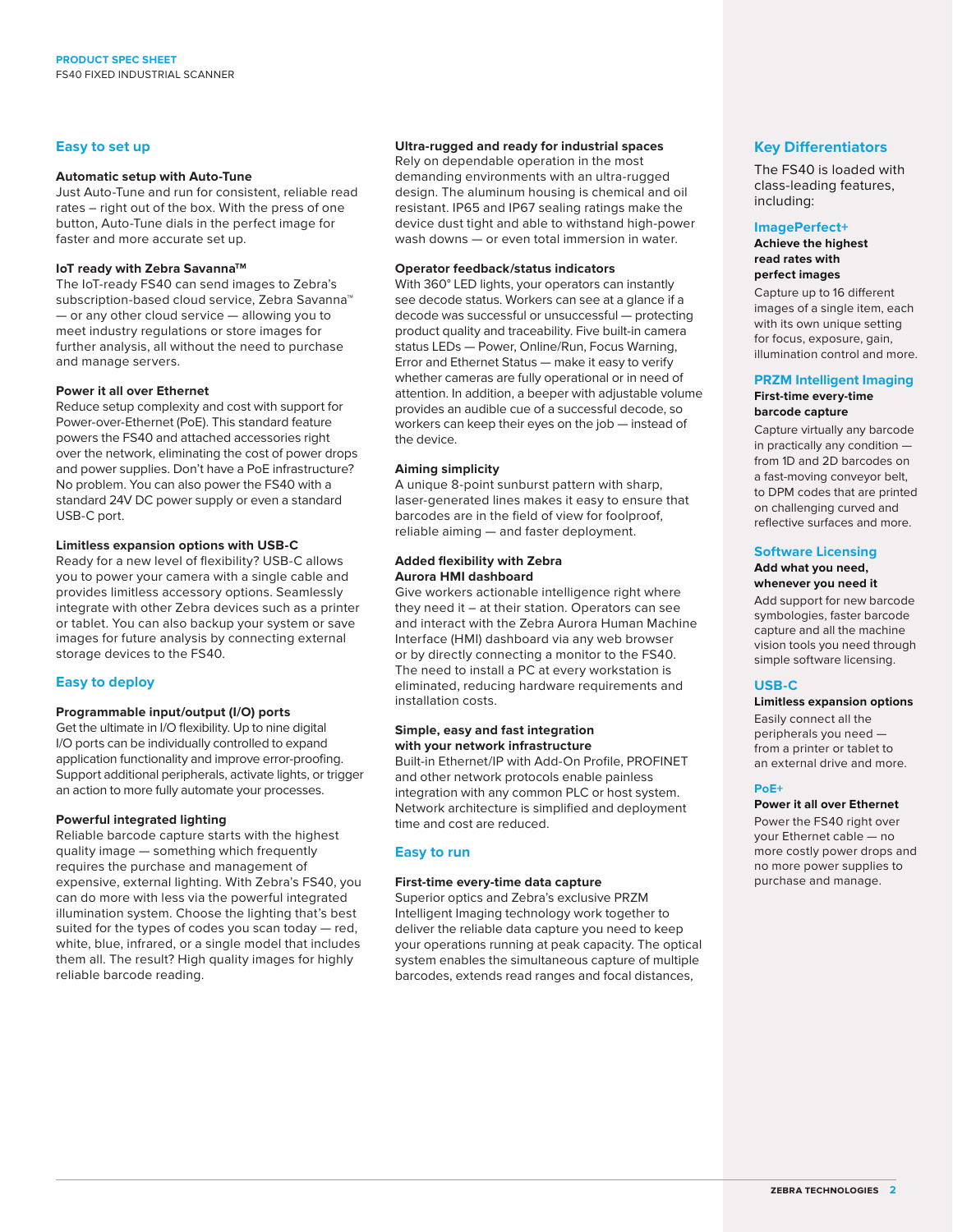and allows a larger field of view to capture more information with less equipment. PRZM Intelligent Imaging is designed for the data capture demands of your environment, enabling the first-time capture of virtually any barcode in practically any condition from damaged or poorly printed 1D and 2D barcodes on a fast-moving conveyor belt to challenging underor over-marked DPM codes printed on curved and reflective surfaces.

#### **Achieve the highest read rates with ImagePerfect+**

Uneven lighting and the need to read barcodes at various distances can create the need for additional cameras, external lights or complex costly custom code — additions that can substantially increase overall costs as well as the total cost of ownership. Address it all with a groundbreaking new feature — ImagePerfect+. This Zebra-exclusive feature captures up to 16 different images of a single item, each with its own unique setting for focus, exposure, gain, illumination control and more. The result? High quality images that enable high read rates. A significant reduction in solution complexity. And a lower total cost of ownership.

#### **Capture all the data that drives your business**

Do it all with the FS40 — 1D, 2D and DPM barcodes, plus OCR human readable characters. Choose the configuration that supports the codes that drive your business processes today, knowing you can add functionality to meet the data capture needs of tomorrow. Just purchase licenses to support additional barcode symbologies, increased scanning speed, or upgrade to an MV Toolset to turn your FS40 into a Smart Camera, complete with machine vision capabilities.

#### **Rapid troubleshooting with Golden Image Compare**

If any barcode reads fail, this Zebra-only tool allows you to quickly identify and resolve the issue by comparing any image to a golden 'perfect' image created at setup. The source of any image

degradation can be immediately diagnosed, enabling the rapid correction needed to minimize downtime — from a dirty lens or a lighting problem to misalignment of the camera, which can skew the image and impact dimensional accuracy.

#### **Identify and correct setting changes with Job Compare**

This unique tool compares current settings in the job and the camera to all initial settings, allowing users to revert back to the original settings with one click.

#### **Scan all barcodes simultaneously with ManyCode**

Need to read multiple barcodes on an item? With one click in Zebra Aurora, you can enable ManyCode mode to capture all barcodes simultaneously, regardless of quantity, symbology or barcode data.

#### **Eliminate production delays with Dual Ethernet connections**

The FS40 is the only Fixed Industrial Scanner in its class to offer dual Ethernet ports. Completely isolate the Controls Network to protect key production data and utilize a second Ethernet connection to send images to the cloud or local server for storage. Don't need a second Ethernet port? Just choose the single port configuration to pay only for what you need.

#### **Complete support service — everything's covered**

Get the constant peak performance and device uptime today's businesses demand with Zebra OneCare™ Essential and Select Support Services. Unexpected disruptions and unbudgeted repair expenses are eliminated. Everything is covered — including normal wear and tear and accidental damage. You can customize your support plan with numerous options to get the service level your business needs, including next-day delivery of a replacement device, on-site support, cloud-based visibility into your contracts, repair data, tech support cases — and more.

**Introducing the Fixed Industrial Scanner and Machine Vision Portfolio**





**FS20/VS20**



**FS40/VS40**



**FS70/VS70**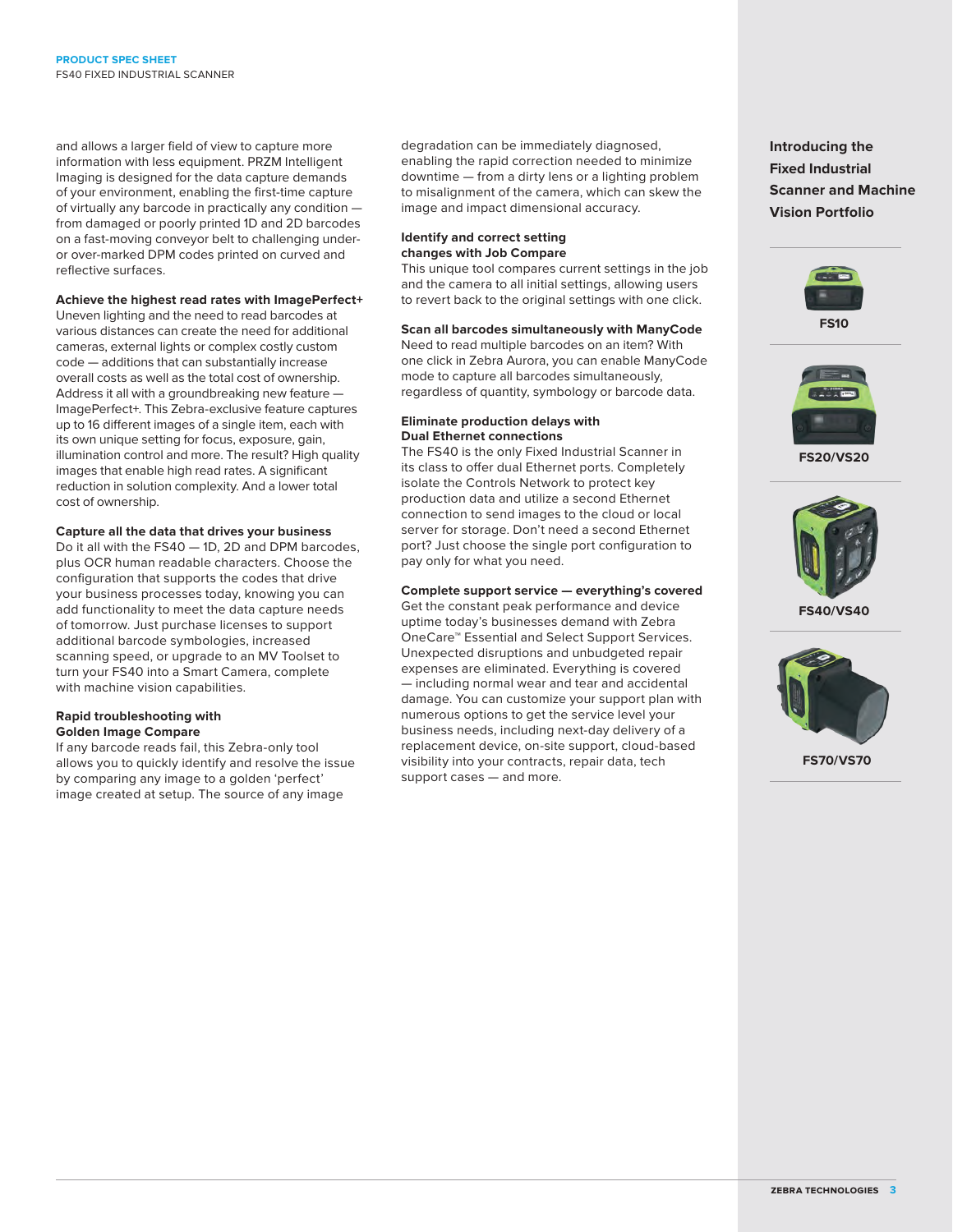### **Specifications**

| <b>Physical Characteristics</b> |                                                                                                                                                                                                                                       |  |  |
|---------------------------------|---------------------------------------------------------------------------------------------------------------------------------------------------------------------------------------------------------------------------------------|--|--|
| <b>Dimensions</b>               | 2.1 in. H x 2.5 in. W x 3.6 in. D<br>54.0 mm H x 64.0 mm W x 91.4 mm D                                                                                                                                                                |  |  |
| Weight                          | 14.1 oz./400.0 g                                                                                                                                                                                                                      |  |  |
| Power                           | 10 to 30 VDC external power supply, 36W max at 24V<br>· Class 4 PoE+ source, 25.5W max<br>• Class 3 PoE source, 13W max<br>• USB Type-C host, 7.5W max at 5V, 1.5A or 15W<br>max at 5V, 3.0A                                          |  |  |
| Configurable IO                 | (4) Four opto-isolated GPIO: GPIO0,1,2,3<br>(5) Five non-isolated GPIO: GPIO4,5,6*,7*,8*<br>*Unavailable when External Light Mode is enabled                                                                                          |  |  |
| <b>Color and Material</b>       | Industrial green aluminum housing                                                                                                                                                                                                     |  |  |
| <b>Interface Ports</b>          | (1) M12 X-Coded 1000/100/10 Mbps Ethernet<br>(1) M12 12-pin Power/GPIO<br>(1) M12 5-pin External Light Power & Control/GPIO<br>(1) USB 3.0 SuperSpeed Type-C with DisplayPort<br>Alt Mode<br>Available with one or two Ethernet ports |  |  |
| Communication<br>Protocols      | Ethernet/IP, PROFINET, CC-Link, Modbus TCP,<br>TCP/IP                                                                                                                                                                                 |  |  |
| <b>Keyboard Support</b>         | Supports over 90 international keyboards                                                                                                                                                                                              |  |  |
| <b>User Indicators</b>          | 360 Degree Decode/Job Status LEDs, Power LED,<br>Online/Run LED, Focus Warning LED, Error LED,<br>Ethernet Status LED; Beeper (adjustable volume)                                                                                     |  |  |
|                                 | .<br><b>D</b> <i>E</i>                                                                                                                                                                                                                |  |  |

#### **Performance Characteristics**

| <b>Image Sensor</b>          | Monochrome: 2.3 MP (1920 x 1200 pixels) CMOS<br>Sensor with Global Shutter and 3.0 um Pixel Size                                                                                                                                                                    |  |  |
|------------------------------|---------------------------------------------------------------------------------------------------------------------------------------------------------------------------------------------------------------------------------------------------------------------|--|--|
| <b>Acquisition Rate</b>      | Up to 60 frames/second                                                                                                                                                                                                                                              |  |  |
| Aimer                        | Red Class II Laser; 8-point sunburst pattern                                                                                                                                                                                                                        |  |  |
| Illumination                 | Field replaceable modules:<br>• (8) 660nm Red LEDs<br>• (8) 470nm Blue LEDs<br>• (8) 850nm IR LEDs<br>• (8) 2700K (Color Temperature) White LEDs<br>• (4) 660nm Red LEDs + (8) 850nm IR LEDs +<br>(4) 470nm Blue LEDs + (8) 2700K (Color<br>Temperature) White LEDs |  |  |
| <b>Imager Field of View</b>  | SR (Standard Range): 10.8mm Liquid Lens<br>(30° H x 19° V Nominal)<br>WA (Wide Angle): 6.8mm Liquid Lens<br>(46° H x 29° V Nominal)                                                                                                                                 |  |  |
| <b>User Environment</b>      |                                                                                                                                                                                                                                                                     |  |  |
| Operating Temp.              | 32° F to 113° F/0° C to 45° C (10-30VDC external<br>power supply, duty cycle-dependent)<br>32° F to 113° F/0° C to 40° C (POE, duty cycle-<br>dependent)                                                                                                            |  |  |
| Storage Temp.                | -40° F to 158° F/-40° C to 70° C                                                                                                                                                                                                                                    |  |  |
| <b>Environmental Sealing</b> | IP65 and IP67                                                                                                                                                                                                                                                       |  |  |
| Humidity                     | 5% to 90% RH, non-condensing                                                                                                                                                                                                                                        |  |  |

| <b>User Environment (continued)</b>                                                                                                                        |                                                                                                                                                                                                                                                                                |  |  |  |
|------------------------------------------------------------------------------------------------------------------------------------------------------------|--------------------------------------------------------------------------------------------------------------------------------------------------------------------------------------------------------------------------------------------------------------------------------|--|--|--|
| <b>Shock Resistance</b>                                                                                                                                    | EN 60068-2-27, 30 g; 11 ms; 3 shocks on each axis                                                                                                                                                                                                                              |  |  |  |
| <b>Vibration Resistance</b>                                                                                                                                | EN 60068-2-6, 14 mm @ 2 to 10 Hz, 1.5 mm @<br>13 to 55 Hz; 2 g @ 70 to 500 Hz; 2 hours on each axis                                                                                                                                                                            |  |  |  |
| Supported Symbologies <sup>2</sup>                                                                                                                         |                                                                                                                                                                                                                                                                                |  |  |  |
| 1D                                                                                                                                                         | Base 32 (Italian Pharma), Codabar/NW7, Code 11,<br>Code 39, Code 93, Code 128, GS1 DataBar, I 2 of 5,<br>Korean 3 of 5, MSI Plessey, UPC/EAN, DPM                                                                                                                              |  |  |  |
| 2D                                                                                                                                                         | Aztec, Composite Codes, DataMatrix, Dotted<br>DataMatrix, Dotcode, Han Xin, MaxiCode, PDF417,<br>Micro PDF417, Postal Codes, QR Code, Micro QR,<br>TLC-39, DPM                                                                                                                 |  |  |  |
| <b>OCR</b>                                                                                                                                                 | OCR-A, OCR-B, MICR, US Currency, Trainable OCR<br>(available on select models or via an add-on OCR<br>license)                                                                                                                                                                 |  |  |  |
| <b>Software</b>                                                                                                                                            |                                                                                                                                                                                                                                                                                |  |  |  |
| Management                                                                                                                                                 | Zebra Aurora™                                                                                                                                                                                                                                                                  |  |  |  |
| <b>Decoder Packages</b>                                                                                                                                    | 1D/2D Standard (5 FPS); 1D/2D Fast and OCR (60<br>FPS); 1D/2D DPM Lite and OCR (5 FPS); 1D/2D DPM<br>Full and OCR (60 FPS); Trainable OCR (standalone<br>license)<br>(Decoder packages vary by SKU; software Decoder<br>Package upgrades available via an upgrade<br>license.) |  |  |  |
| <b>Machine Vision</b><br>(MV) Toolsets                                                                                                                     | Sensor, Standard, Advanced (Available via an<br>upgrade license)                                                                                                                                                                                                               |  |  |  |
| <b>Regulatory</b>                                                                                                                                          |                                                                                                                                                                                                                                                                                |  |  |  |
| Environmental                                                                                                                                              | EN 50581:2012; EN IEC 63000:2018                                                                                                                                                                                                                                               |  |  |  |
| <b>Electrical Safety</b>                                                                                                                                   | IEC 62368-1 (Ed.2); EN 62368-1:2014/A11:2017                                                                                                                                                                                                                                   |  |  |  |
| <b>LED Safety</b>                                                                                                                                          | IEC 62471:2006 (Ed.1); EN 62471:2008                                                                                                                                                                                                                                           |  |  |  |
| <b>EMI/EMS</b>                                                                                                                                             | EN 55032:2015/A11:2020 (Class B)<br>EN 55035:2017<br>EN 61000-3-2:2014 (Class A)<br>EN 61000-3-3:2013<br>47 CFR Part 15, Subpart B, Class B<br>ICES-003, Issue 7, Class B                                                                                                      |  |  |  |
| <b>EU Declaration of</b><br>Conformity                                                                                                                     | 2014/30/EU; 2014/35/EU; 2011/65/EU. For more<br>information visit: www.zebra.com/doc                                                                                                                                                                                           |  |  |  |
| <b>Accessories</b>                                                                                                                                         |                                                                                                                                                                                                                                                                                |  |  |  |
| Internal illumination, external illumination, internal filters, brackets, cables,<br>power supplies                                                        |                                                                                                                                                                                                                                                                                |  |  |  |
| Warranty                                                                                                                                                   |                                                                                                                                                                                                                                                                                |  |  |  |
| Subject to the terms of Zebra's hardware warranty statement, the FS40 is<br>warranted against defects in workmanship and materials for a period of Two (2) |                                                                                                                                                                                                                                                                                |  |  |  |

warranted against defects in workmanship and materials for a period of Two (2) Years from the date of shipment. Complete Zebra hardware product warranty statement: [www.zebra.com/warranty](http://www.zebra.com/warranty)

#### **Recommended Services**

Zebra OneCare Select; Zebra OneCare Essential

continued on page 5